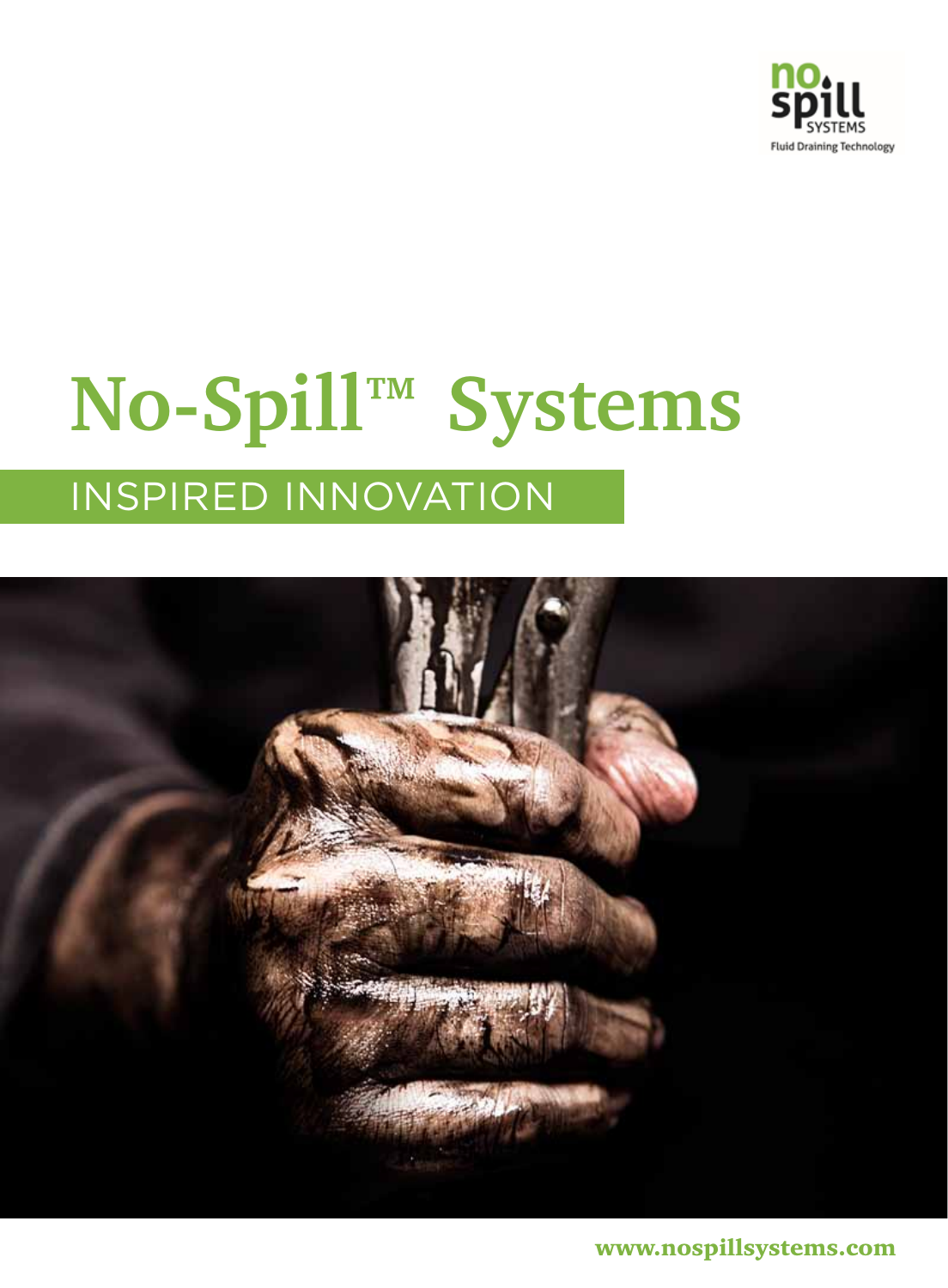

# INNOVATION Inspired

No-Spill™ Systems

*No-Spill™ Systems' commitment is to provide fluid draining solutions that provide high quality and eco-friendly results, and measures its success on its ability to exceed its customers' expectations*

words by **Will Daynes**  $\triangleright$  research by **Stuart Platt**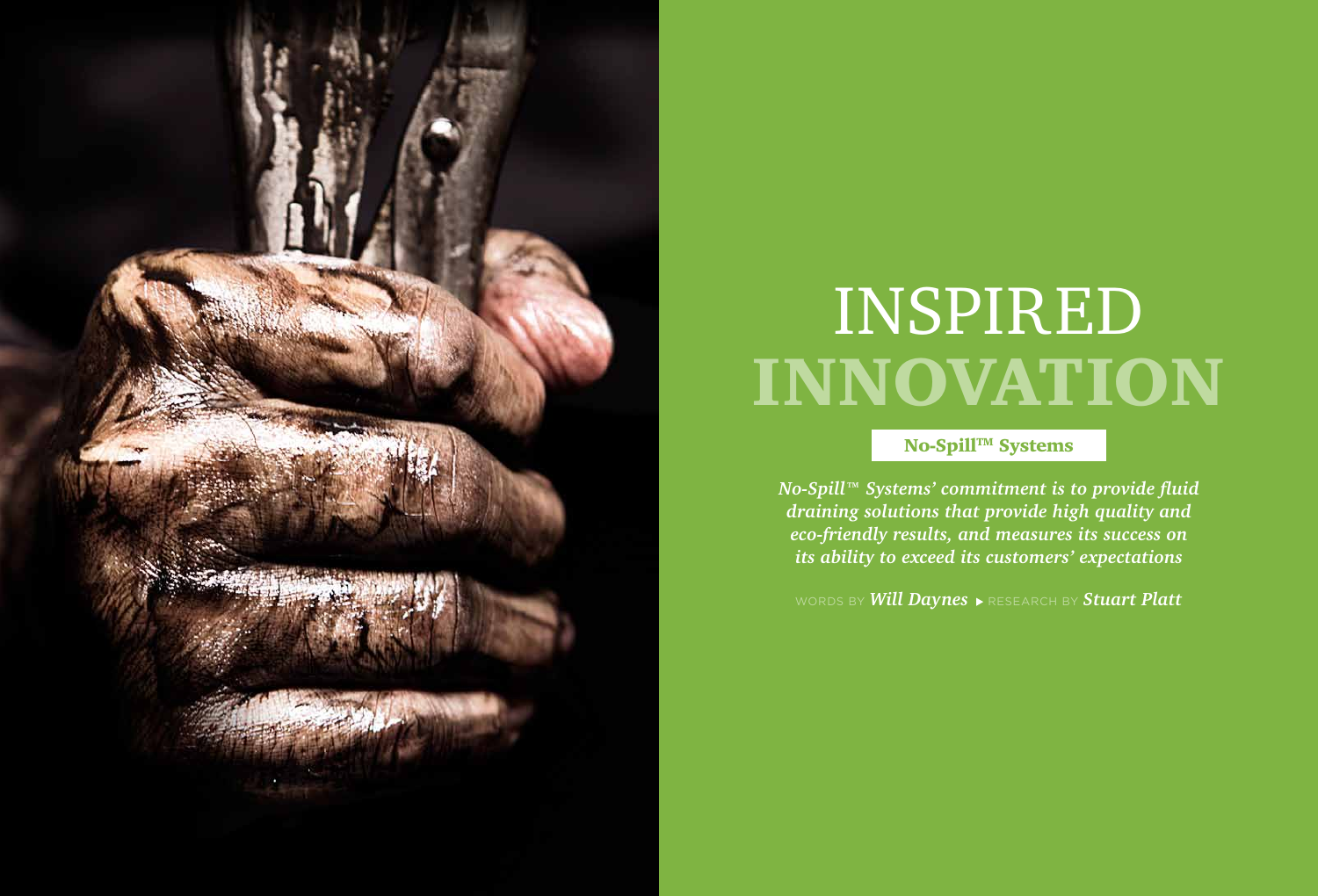Only a few years after this Lorne and Donna Hasinoff, present day owners of No-Spill™ Systems, were first introduced to the drain plug product. So impressed were they by the product that they subsequently committed their efforts and energy to opening up the North American market for drain plugs, selling them under the name Ettco.

As Hasinoff goes on to state, the need for environmentally sustainable fluid transferring technology is growing stronger by the day. "No-Spill™ Systems is moving

Changing its name to Femco Environmental in 1996, the company would go on to champion the development of the Compact and Speed Click™ version of the Dutch drain plug. It was in the year 2000 that the company No-Spill™ Systems was incorporated in the United States. In the years since, No-Spill™ Systems has worked extensively with its customers and utilising its own vast product knowledge is today making its own No-Spill™ branded drain plugs and has improved on every tangible aspect of the product

"This No-Spill™ drain plug is now produced using US and Canadian sourced labour and materials and is raising the bar for drain plug quality once again," enthuses Carrie Hasinoff, Director of Marketing. "This No-Spill™ product is customised for the North American market based on suggestions and years of input from our valued end user customers and dealer network, now over 4,000 strong."

t was a German by the name of Helmut Muller who will always be credited with development of the first environmentally friendly drain plug, patenting the first version of the "pop-up" style, spring-loaded drain plug in 1977. It was then in the mid-1980s that a Dutchman by the name of Poul van Santen would go on to invent an improved version of the aforementioned product. I

forward with this trend by promoting our No-Spill™ System in many markets in multiple continents. Our latest emerging markets are in South America, and Central America. We continue to adjust and tweak our product to provide specialised solutions for our customers wherever they may be. We've completely re-invented the same drain plug with better materials, improved thread pitch accuracy, and a truly American product."

No-Spill™ Systems is committed to providing fluid draining solutions that provide high quality and eco-friendly results, with excellent value for its esteemed customers. " Our success is measured by our belief in No-Spill™ Systems' ability to meet or exceed expectations of value, quality, and service," explains Sales Manager, Richard Warren. " We truly believe that our product is the best around and that our customers are getting a better, cleaner and safer way to do fluid changing."

No-Spill™ Systems emphasises that its product is not simply a "fitting", rather it is a living commodity that changes year to year with every change and movement in the market. In the past two years alone the company has gone about the process of modifying all of its NPT plugs in order to reflect what it calls, "a true North American thread pitch".

With a combined experience of more than 88 years in the industry, No-Spill™ Systems is the longest running drain plug company in the world, and from day one its customers have been recognised as being the core reason behind the success of the business.

"Our customers are the first to suggest improvements and we are always backing them up and looking for ways to implement their needs into our product," Hasinoff explains. "For example, there was an increased demand for the body of our Speed Click™ Clicker to be manufactured entirely in brass. We responded and in addition to improving the brass body of the product,



### NO-SPILL™ SYSTEM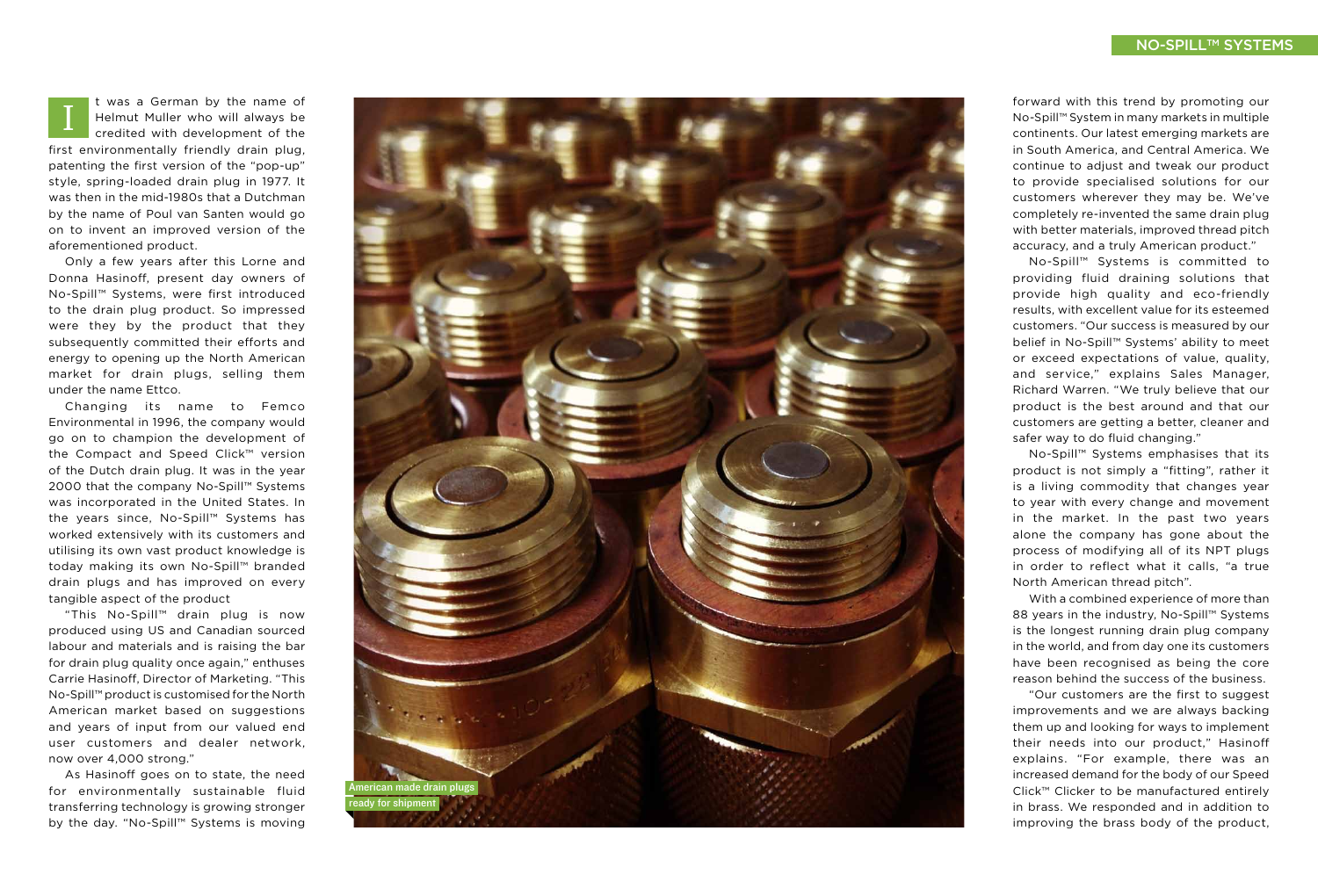have improved the way in which it connects to its mating piece. We have also responded to a resounding customer request for quicker flow of fluids through the product. We collected data from our customers, worked tirelessly with engineers and in the end now have the only Speed Click™ Clicker with a three-quarter inch diameter flow in the industry." The company has also benefited hugely

from the development of a business model that stands strong in the face of economic difficulty. "In the economic fall of 2008, we took a risky counter intuitive business approach and doubled our sales team, to reflect the addition effort that would be required to support growing sales volumes in a depressed market," Hasinoff reveals. " We also created a Drain Plug Specialist position, whose primary responsibility is researching and matching up new drain plugs with their No-Spill™ match. This was another example of the amount of time, resources, and talent we have invested over the years into bringing the No-Spill™ drain plug into fruition and it's been well worth it. Our customers appreciate the lower price and they appreciate that we are keeping jobs in our home countries where they matter most to us."

"We recognise that our customers can spend their maintenance budget in many ways and we are thankful every time they choose us," Hasinoff concludes. "In order to continue to meet their evolving needs we will strive to continuously innovate our product. Recently we came out with a 3/4 inch drain tool and it is product innovations like that that we are looking every single day to do, to innovate and meet new challenges." BE

#### NO-SPILL™ SYSTEM

"Every time we talk to our customers the message is always the same and that is that they love our products," Warren says. " Some of these have been with us over 20 years and they just love our products because they save so much time, money and effort. Our products ensure a quick and easy way



of carrying out fluid changes, meaning that a vital piece of our customer's equipment that is brought in for a fluid change or preventative maintenance is in our premises for the least amount of time and sent back out into the field as quickly as possible."

For the rest of 2014, the company's plans are to continue pushing for greater sales in the South American mining and oil and gas industries where it continues to see huge demand for onsite maintenance and its products. Further ahead, into 2015, it foresees future growth in all of its core markets as the global economy shifts upwards. In line with this projected growth, No-Spill™ Systems has devised a strategy to further infiltrate the US market in particular with special attention to addressing the needs its competitors simply cannot complete with.



 1-866-466-7745  $\boxtimes$  info@nospillsystems.com **www.nospillsystems.com**

### *"We truly believe that our product is the best around and that our customers are getting a better, cleaner and safer way to do fluid changing"*